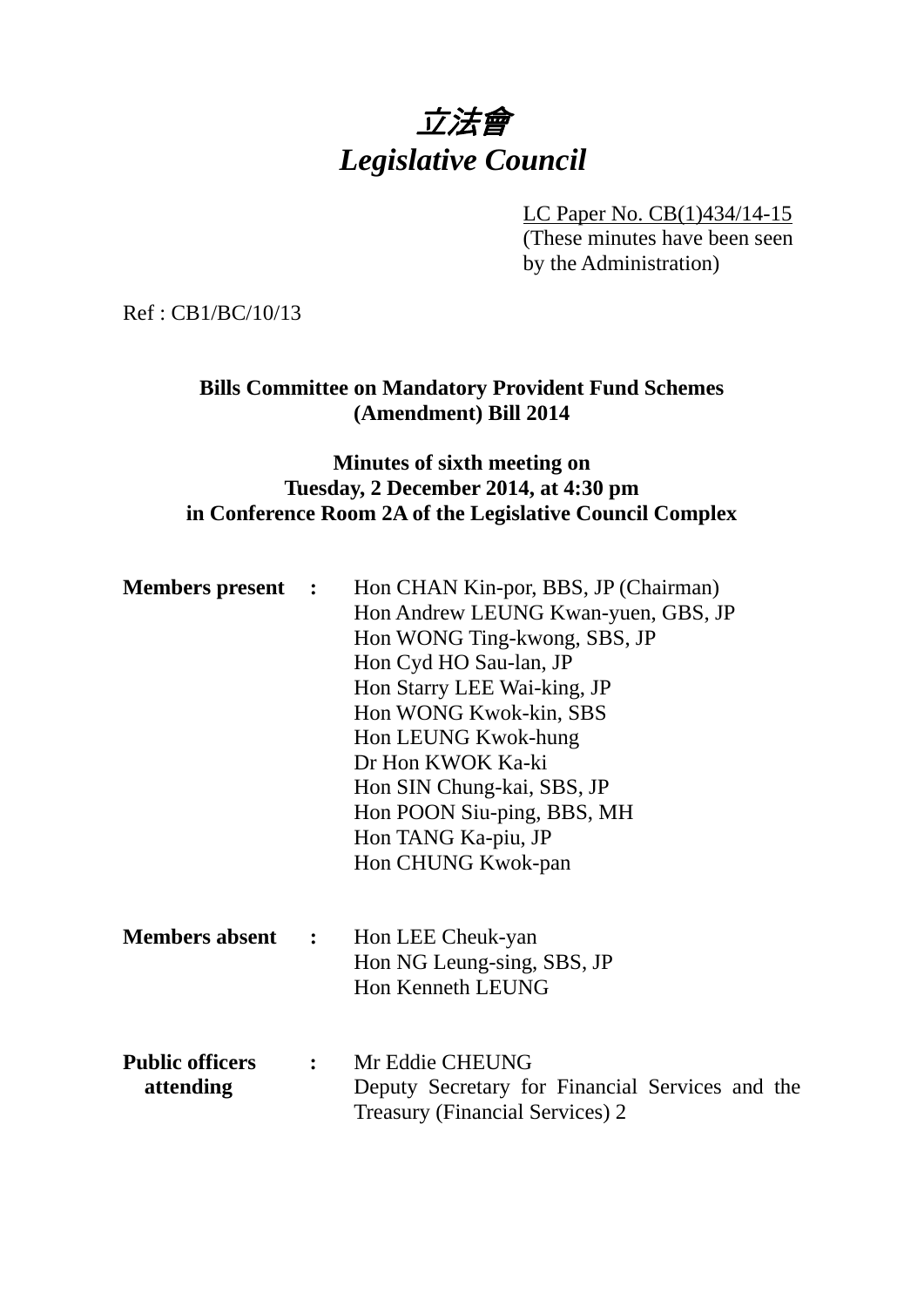|                                                      | Miss Susanna LAI<br>Principal Assistant<br>Secretary for Financial<br>Services and the Treasury (Financial Services) 3                       |
|------------------------------------------------------|----------------------------------------------------------------------------------------------------------------------------------------------|
|                                                      | Ms Fanny IP<br>Deputy Law Draftsman (Legislation)<br>Department of Justice                                                                   |
|                                                      | Mr Alex LAI<br><b>Government Counsel</b><br>Department of Justice                                                                            |
| <b>Attendance by</b><br>$\ddot{\cdot}$<br>invitation | Mr Darren McSHANE<br>Chief Regulation & Policy Officer and<br><b>Executive Director</b><br><b>Mandatory Provident Fund Schemes Authority</b> |
|                                                      | Ms Gabriella YEE<br>Head (Policy Development and Research)<br><b>Mandatory Provident Fund Schemes Authority</b>                              |
| <b>Clerk in attendance:</b>                          | Ms Annette LAM<br>Chief Council Secretary (1)3                                                                                               |
| <b>Staff in attendance:</b>                          | Miss Evelyn LEE<br><b>Assistant Legal Adviser 10</b>                                                                                         |
|                                                      | Ms Connie HO<br>Senior Council Secretary (1)3                                                                                                |
| I.                                                   | <b>Meeting with the Administration</b><br>$(LC$ Paper No. $CB(1)305/14-15(01)$ -- List of follow-up actions                                  |

Action

arising from the discussion<br>at the meeting on at the meeting on 17 November 2014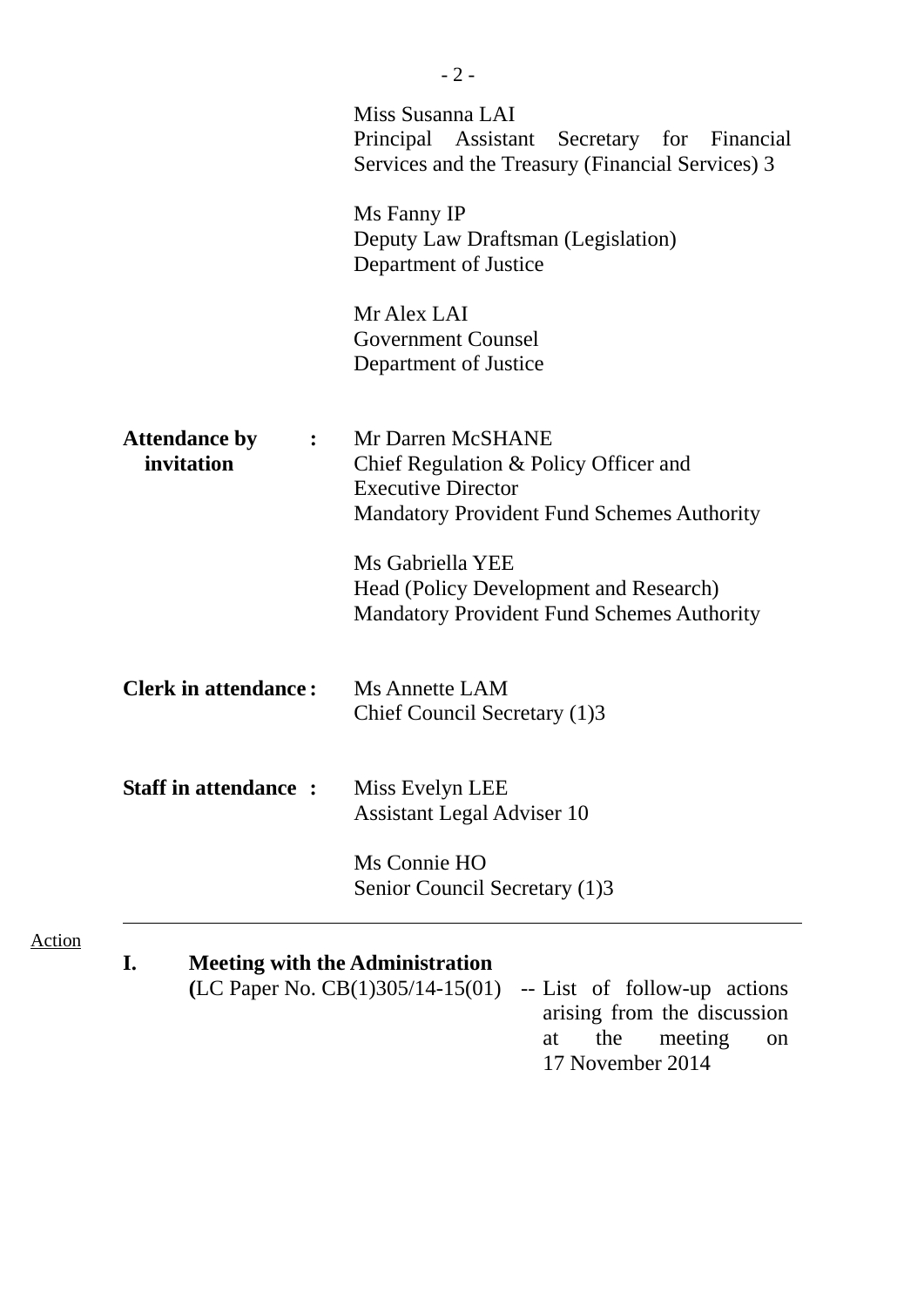| LC Paper No. $CB(1)305/14-15(02)$ -- The Administration's |                                                |
|-----------------------------------------------------------|------------------------------------------------|
|                                                           | responses to follow-up<br>actions arising from |
|                                                           | discussion at the meeting                      |
|                                                           | on 17 November 2014                            |
| I C Daper No. CR(1)234/14 15(01)                          | The Administration's naper                     |

LC Paper No.  $CB(1)234/14-15(01)$  -- The Administration's paper on proposed draft Committee Stage Amendments marked on the relevant parts of the Bill

Relevant papers issued previously

LC Paper No.  $CB(3)762/13-14$  -- The Bill

LC Paper No.  $CB(1)2021/13-14(01)$  -- Mark-up copy of the Bill prepared by the Legal Service Division (Restricted to members only))

The Bills Committee deliberated (Index of proceedings attached at **Appendix**).

Follow-up actions required of the Administration

- 2. The Administration was requested to:
	- (a) provide a written response to the Assistant Legal Adviser's letter (LC Paper No.  $CB(1)318/14-15(01)$ ) in relation to the draft Committee Stage amendments ("CSAs") to be moved by the Administration (LC Paper No. CB(1)234/14-15(01));
	- (b) provide a full set of the final draft CSAs to be moved by the Administration; and
	- (c) provide the following information in respect of the phased withdrawal arrangement for special voluntary contribution under which scheme members may make four free withdrawals in a year:
		- (i) the number and the respective names of Mandatory Provident Fund ("MPF") schemes providing the said arrangement;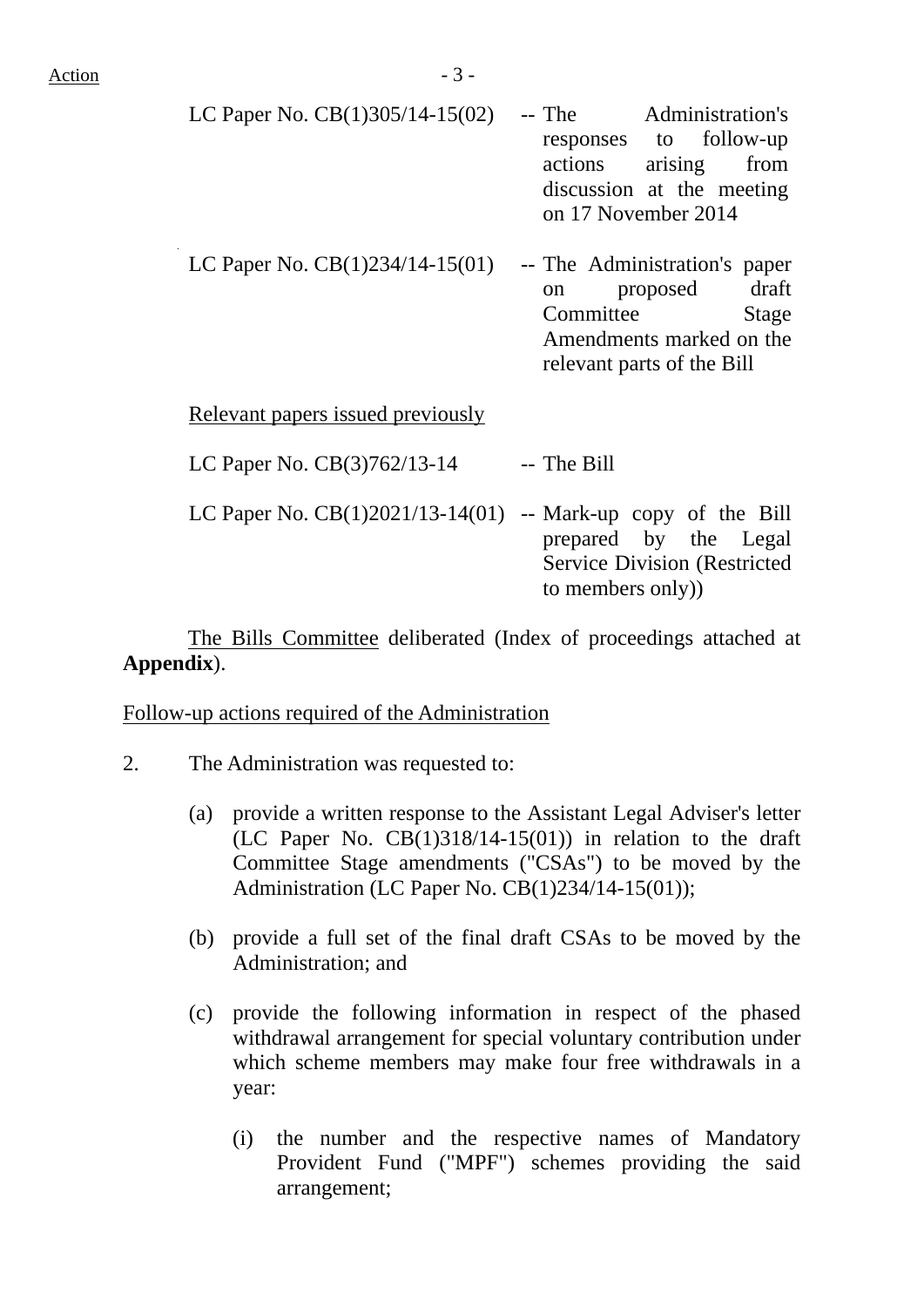- (ii) the general withdrawal pattern of scheme members; and
- (iii) the administration costs for processing a request for withdrawal free-of-charge and subsequent requests for withdrawal.

 (*Post-meeting note*: The information provided by the Administration was issued to members vide LC Paper No. CB(1)368/14-15(02) on 17 December 2014.)

### Legislative timetable

3. The Chairman said that the Bills Committee had in principle completed scrutiny of the Bill. Subject to no further views from members and the Assistant Legal Adviser on the Administration's written response to issues raised at the meeting and the final draft CSAs to be moved by the Administration, the Bills Committee supported the resumption of the Second Reading debate on the Bill at the Council meeting of 21 January 2015. The Chairman would report the deliberations of the Bills Committee to the House Committee on 9 January 2015. The deadline for giving notice of amendments to the Bill would be 12 January 2015.

(*Post-meeting note*: The Secretariat had not received any request from members for holding a meeting to discuss the Administration's written reply and the final draft CSAs to be moved by the Administration. The Assistant Legal Adviser of the Bills Committee had no comment on the Administration's written response and the final draft CSAs.)

#### **II. Any other business**

4. There being no other business, the meeting ended at 5:33 pm.

Council Business Division 1 Legislative Council Secretariat 14 January 2015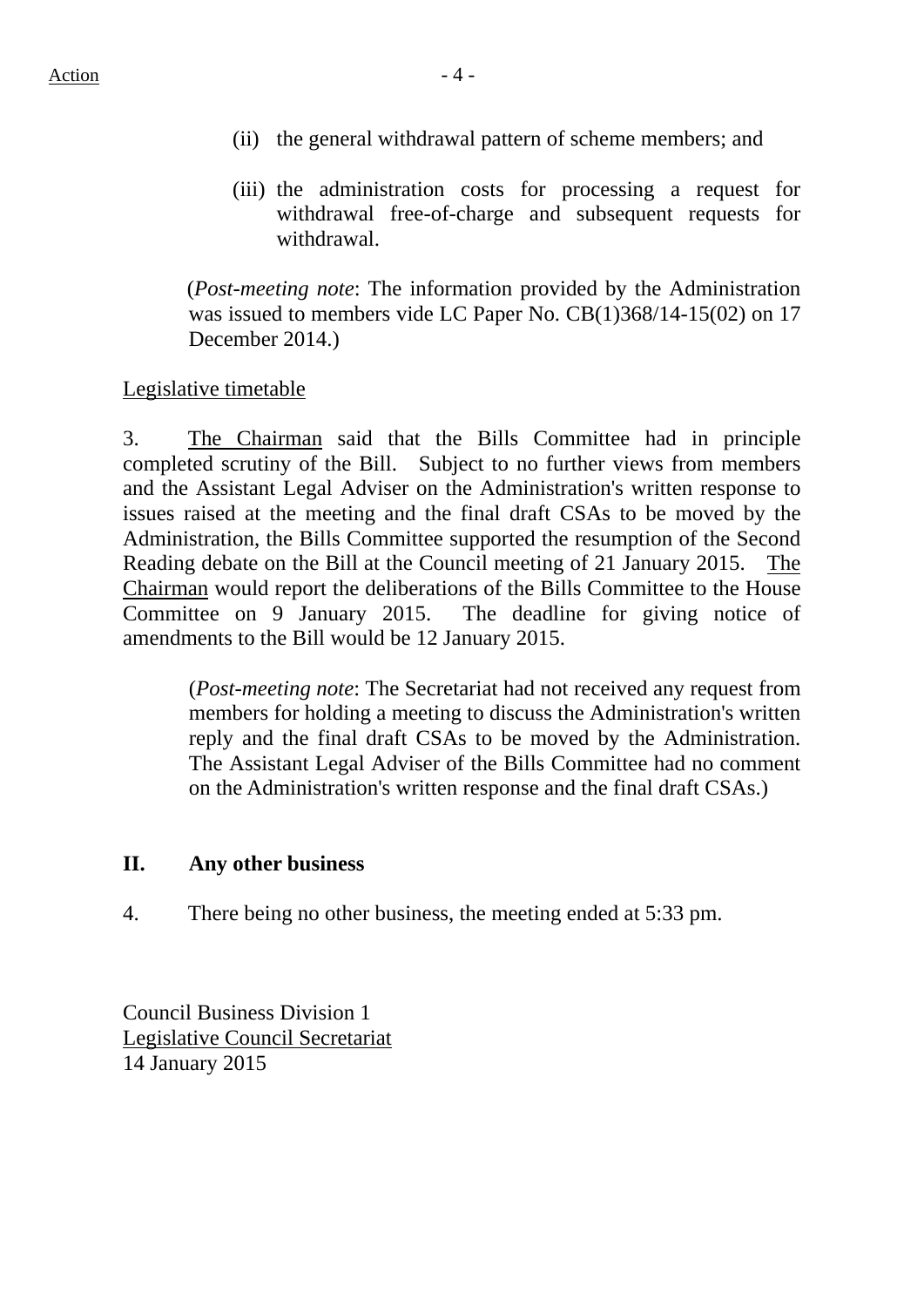### **Proceedings of the sixth meeting of the Bills Committee on Mandatory Provident Fund Schemes (Amendment) Bill 2014 on Tuesday, 2 December 2014, at 4:30 pm in Conference Room 2A of the Legislative Council Complex**

| <b>Time</b><br>marker | <b>Speaker</b>                                 | Subject(s)                                                                                                                                                                                                                                                                                                                          | <b>Action</b><br>required |
|-----------------------|------------------------------------------------|-------------------------------------------------------------------------------------------------------------------------------------------------------------------------------------------------------------------------------------------------------------------------------------------------------------------------------------|---------------------------|
| $000000 -$<br>000152  | Chairman                                       | Opening remarks                                                                                                                                                                                                                                                                                                                     |                           |
| $000153 -$<br>000644  | Chairman<br>Administration                     | Briefing by the Administration on its responses to<br>the follow-up actions arising from discussion at the<br>meeting on 17 November 2014 (LC Paper No.<br>$CB(1)305/14-15(02))$                                                                                                                                                    |                           |
| $000645 -$<br>001240  | Chairman<br>Mr SIN Chung-kai<br>Administration | Phased withdrawal of accrued benefits<br>respect of the draft Committee<br>Stage<br>$\ln$<br>amendment ("CSA") to reduce the minimum<br>number of free-of-charge withdrawals from 12 to<br>four times a year, Mr SIN Chung-kai -<br>questioned whether the revised proposal<br>(a)<br>was in scheme members' interests (such as the |                           |
|                       |                                                | needs of scheme members in managing their<br>accrued benefits upon retirement) given the<br>lack of supporting data (such as scheme<br>members' withdrawal pattern under the<br>existing phased withdrawal arrangements for<br>special voluntary contribution); and<br>enquired about the anticipated amount of fees<br>(b)         |                           |
|                       |                                                | that would be charged by trustees on the<br>subsequent withdrawals (i.e. from the $5th$<br>withdrawal).                                                                                                                                                                                                                             |                           |
|                       |                                                | The Administration responded that -                                                                                                                                                                                                                                                                                                 |                           |
|                       |                                                | while trustees would be statutorily required to<br>(a)<br>process scheme members' requests for<br>withdrawals at least four times a year<br>free-of-charge as proposed under the Bill,<br>they would not be restricted from providing<br>additional free withdrawals for scheme<br>members;                                         |                           |
|                       |                                                | the minimum number of free-of-charge<br>(b)<br>withdrawals was reduced from 12 to four<br>times a year in the light of the Bills<br>Committee's suggestion (i.e. reducing the<br>minimum<br>free-of-charge<br>number<br>of                                                                                                          |                           |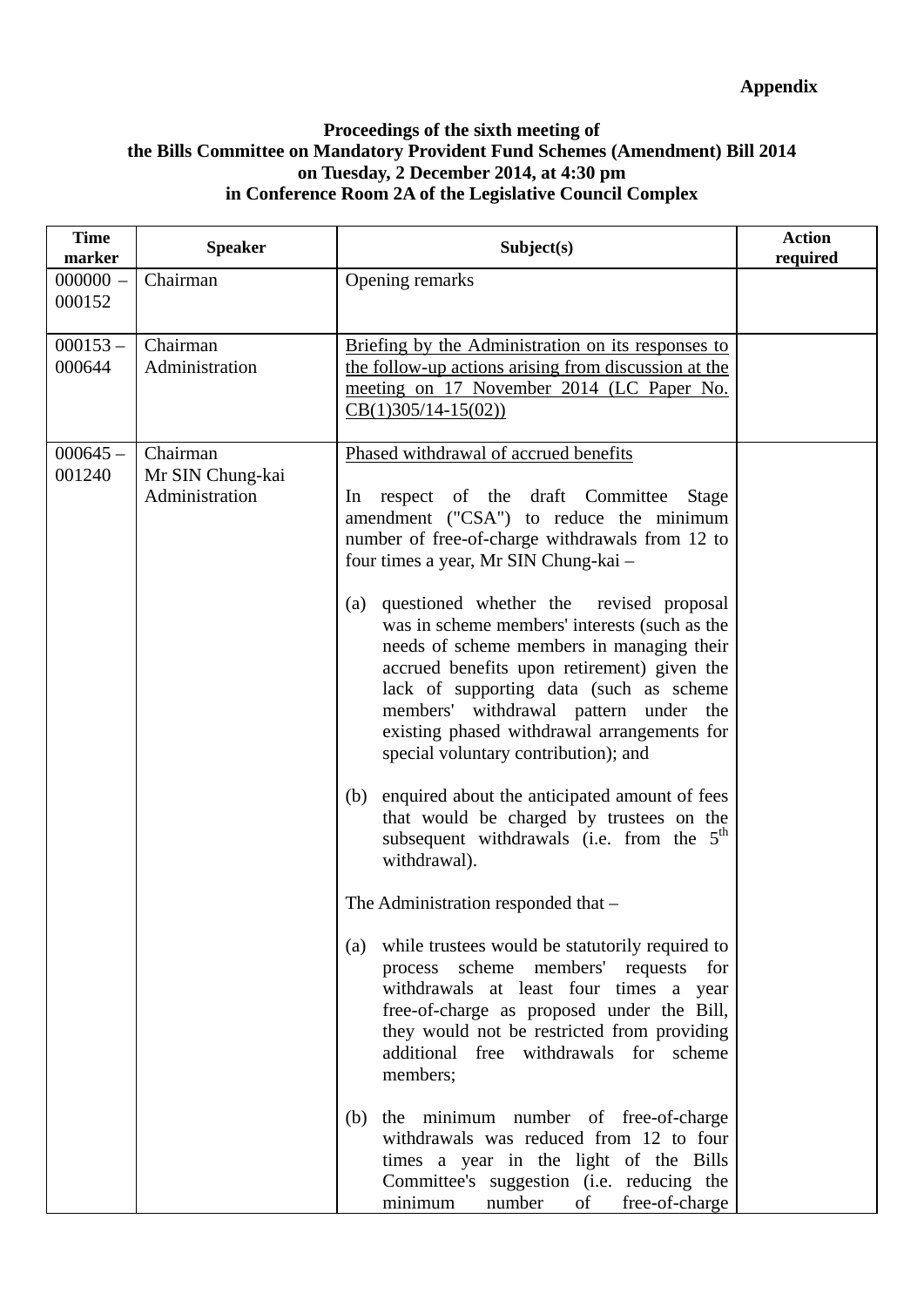| <b>Time</b><br>marker | <b>Speaker</b>                               | Subject(s)                                                                                                                                                                                                                                                                                                                                                                                                                                                                                                                                                                | <b>Action</b><br>required                                                                                          |
|-----------------------|----------------------------------------------|---------------------------------------------------------------------------------------------------------------------------------------------------------------------------------------------------------------------------------------------------------------------------------------------------------------------------------------------------------------------------------------------------------------------------------------------------------------------------------------------------------------------------------------------------------------------------|--------------------------------------------------------------------------------------------------------------------|
|                       |                                              | withdrawals or setting a minimum amount for<br>each withdrawal to avoid driving up trustees'<br>administration costs);                                                                                                                                                                                                                                                                                                                                                                                                                                                    |                                                                                                                    |
|                       |                                              | the revised proposal would strike a reasonable<br>(c)<br>balance between providing scheme members<br>with flexibility in withdrawal of accrued<br>benefits and maintaining the efficiency and<br>cost-effectiveness of the MPF System; and                                                                                                                                                                                                                                                                                                                                |                                                                                                                    |
|                       |                                              | it was difficult to estimate the fees that would<br>(d)<br>be charged for withdrawals subsequent to the<br>free withdrawals as the phased withdrawal<br>arrangement had not yet been implemented.<br>Nevertheless, trustees would be required to<br>update the Offering Documents to stipulate<br>fees<br>for<br>withdrawals<br>the<br>upon<br>the<br>implementation of the new arrangement.<br>The Mandatory Provident Fund Schemes<br>Authority ("MPFA") was responsible for<br>approving the Offering Documents and it<br>would ensure that such fees were reasonable. |                                                                                                                    |
| $001241 -$<br>001543  | Chairman<br>Mr TANG Ka-piu<br>Administration | Mr TANG Ka-piu's views -<br>the Administration should keep in view the<br>(a)<br>operation<br>of<br>the<br>phased<br>withdrawal<br>arrangement so as to assess whether the<br>provision of at least four free-of-charge<br>withdrawals by trustees could satisfy the<br>needs of scheme members. It should review<br>arrangement in the light of scheme<br>the<br>members' feedback in the future to ascertain<br>whether it was necessary to increase the<br>number<br>of<br>minimum<br>free-of-charge<br>withdrawals or to set a minimum withdrawal<br>amount; and      |                                                                                                                    |
|                       |                                              | the Administration should also assess the cost<br>(b)<br>impact of the phased withdrawal arrangement<br>on trustees after implementation of the new<br>In this connection,<br>arrangement.<br>the<br>Administration should provide the following<br>information in respect of the phased<br>withdrawal arrangement for special voluntary<br>contribution currently offered by some<br>trustees:                                                                                                                                                                           | The<br>Administration<br>to<br>take<br>follow-up<br>action<br>as<br>in<br>$paragraph \quad 2(c)$<br>of the minutes |
|                       |                                              | (i) the number and respective names of MPF<br>schemes allowing scheme members to                                                                                                                                                                                                                                                                                                                                                                                                                                                                                          |                                                                                                                    |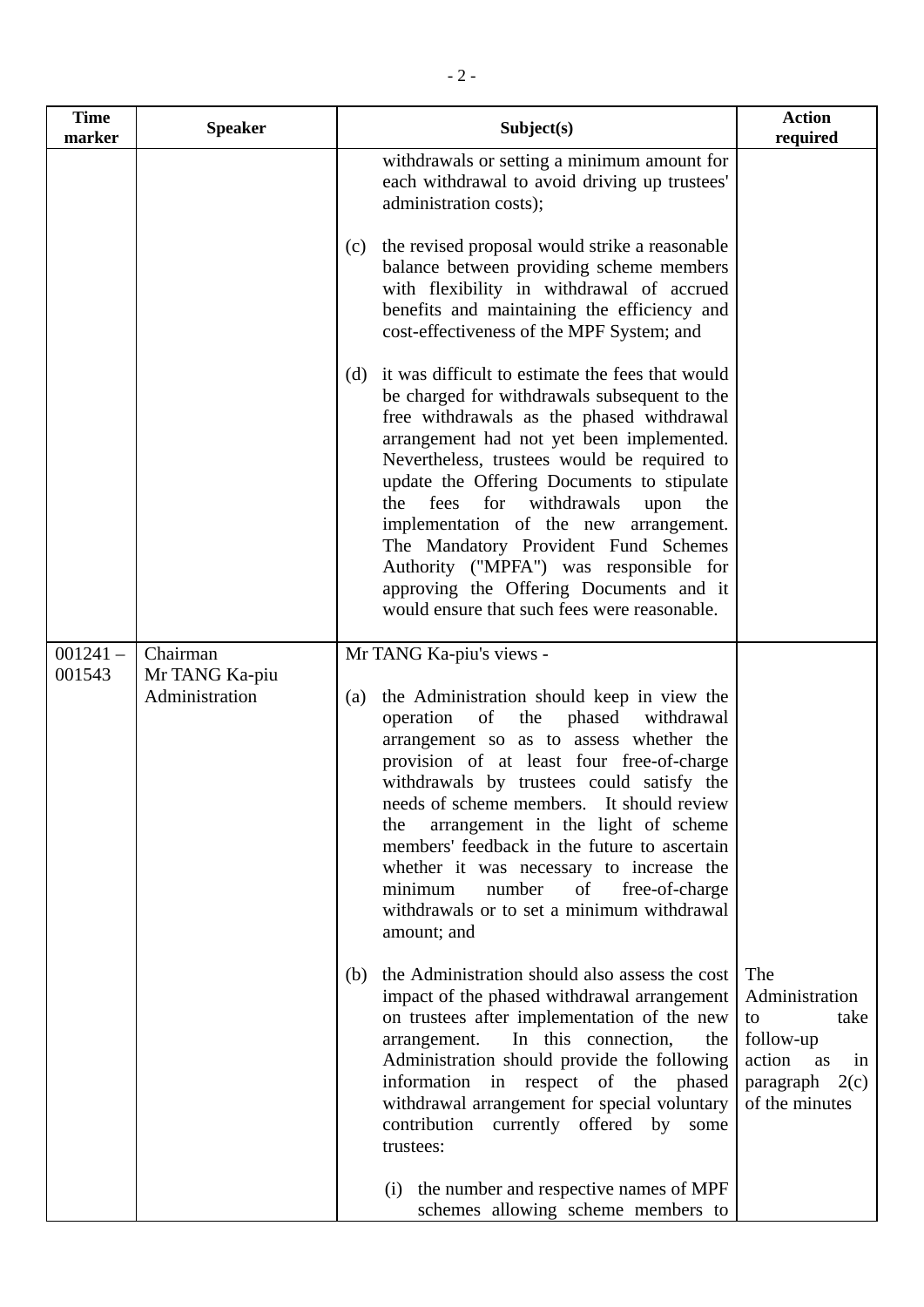| <b>Time</b><br>marker | <b>Speaker</b>                              | Subject(s)                                                                                                                                                                                                                                                                                                                                                   | <b>Action</b><br>required |
|-----------------------|---------------------------------------------|--------------------------------------------------------------------------------------------------------------------------------------------------------------------------------------------------------------------------------------------------------------------------------------------------------------------------------------------------------------|---------------------------|
|                       |                                             | withdraw special voluntary contributions<br>free-of-charge four times a year;                                                                                                                                                                                                                                                                                |                           |
|                       |                                             | (ii) the general withdrawal pattern of scheme<br>members; and                                                                                                                                                                                                                                                                                                |                           |
|                       |                                             | (iii) the administration costs for processing a<br>request for withdrawal free-of-charge<br>and subsequent requests for withdrawal.                                                                                                                                                                                                                          |                           |
|                       |                                             | had no objection to the Administration's<br>(c)<br>proposed CSA to reduce the minimum<br>number of free-of-charge withdrawals to four<br>times a year but noted that with the<br>accumulation of MPF accrued benefits over<br>time, 12 free-of-charge withdrawals a year<br>might facilitate the introduction of annuity<br>plans by trustees in the future. |                           |
|                       |                                             | The Administration advised that it would review<br>the phased withdrawal arrangement as well as the<br>associated cost and fee implications at an<br>appropriate juncture.                                                                                                                                                                                   |                           |
| $001544-$<br>001907   | Chairman<br>Ms Starry LEE<br>Administration | Ms Starry LEE's views and concerns -<br>had no objection to setting the minimum<br>(a)<br>number of free-of-charge withdrawals at four<br>times a year as a start;                                                                                                                                                                                           |                           |
|                       |                                             | (b) however, asked whether there would be<br>substantial increase in the marginal cost of<br>each additional withdrawal subsequent to the<br>free-of-charge withdrawals given that some<br>set up costs for implementing the phased<br>withdrawal arrangement, such as staff cost,<br>were fixed costs; and                                                  |                           |
|                       |                                             | Administration<br>should<br>review<br>(c)<br>the<br>the<br>of<br>phased<br>withdrawal<br>operation<br>the<br>arrangement and assess its cost impact on<br>trustees and the receptiveness of scheme<br>members towards the arrangement some time<br>after implementation.                                                                                     |                           |
|                       |                                             | The Chairman's views -                                                                                                                                                                                                                                                                                                                                       |                           |
|                       |                                             | comparing to the existing arrangement that a<br>(a)<br>scheme member could only withdraw his/her<br>accrued benefits in a lump sum once in a life                                                                                                                                                                                                            |                           |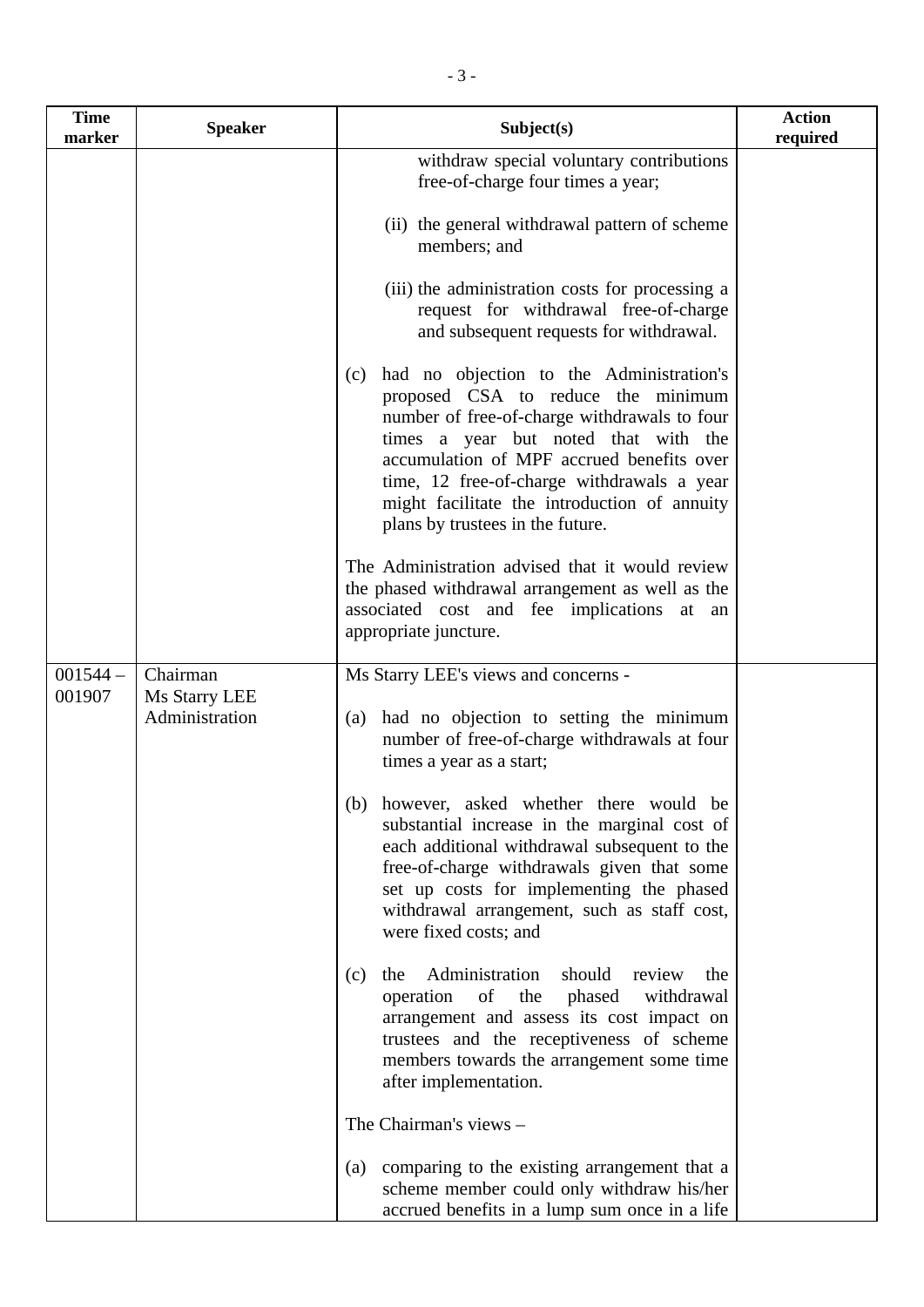| <b>Time</b><br>marker | <b>Speaker</b>                                 | Subject(s)                                                                                                                                                                                                                                                                                                                                                                                                                                                                  | <b>Action</b><br>required |
|-----------------------|------------------------------------------------|-----------------------------------------------------------------------------------------------------------------------------------------------------------------------------------------------------------------------------------------------------------------------------------------------------------------------------------------------------------------------------------------------------------------------------------------------------------------------------|---------------------------|
|                       |                                                | time, the revised proposal (i.e. setting the<br>minimum<br>number<br>free-of-charge<br>of<br>withdrawals at four times a year) would<br>already provide scheme members with more<br>flexibility on withdrawal of accrual benefits;                                                                                                                                                                                                                                          |                           |
|                       |                                                | it would be more appropriate to consider<br>(b)<br>minimum<br>increasing<br>the<br>number<br>οf<br>free-of-charge withdrawals in a year in the<br>future having regard to scheme members'<br>actual withdrawal patterns and the readiness<br>of the MPF industry (i.e. development of<br>trustees' operating system to cater for more<br>withdrawals).                                                                                                                      |                           |
|                       |                                                | The Administration responded that it would, taking<br>into account scheme members' feedback, review<br>phased withdrawal<br>after<br>the<br>arrangement<br>implementation.                                                                                                                                                                                                                                                                                                  |                           |
| $001908 -$<br>001921  | Chairman<br>Mr TANG Ka-piu<br>Administration   | Mr TANG Ka-piu reiterated his request for the<br>Administration to provide information as detailed<br>in paragraph $2(c)$ of the minutes.                                                                                                                                                                                                                                                                                                                                   |                           |
| $001922 -$<br>002113  | Chairman<br>Mr SIN Chung-kai<br>Administration | Mr SIN Chung-kai was of the view that increasing<br>the number of free-of-charge withdrawals would in<br>fact lower the average cost of each withdrawal<br>given that the cost for setting up autopay<br>instructions to disburse payments of accrued<br>benefits to scheme members was a fixed cost. As<br>such, it might be operationally more cost effective<br>to set the minimum number of free-of-charge<br>withdrawals at 12 times rather than four times a<br>year. |                           |
|                       |                                                | The Administration explained that trustees would<br>have to redeem a scheme member's investments in<br>constituent funds ("CFs") in the first place before<br>making payment of accrued benefits, and such<br>selling would incur necessary transaction costs<br>which<br>was<br>transaction-based.<br>Autopay<br>instructions would reduce the cost of disbursing<br>payments of accrued benefits but not reduce the<br>transaction cost of redemption from CFs.           |                           |
| $002114-$<br>002206   | Chairman<br>Administration                     | Briefing by the Administration on its proposed<br>draft CSAs (LC Paper No. CB(1)234/14-15(01))                                                                                                                                                                                                                                                                                                                                                                              |                           |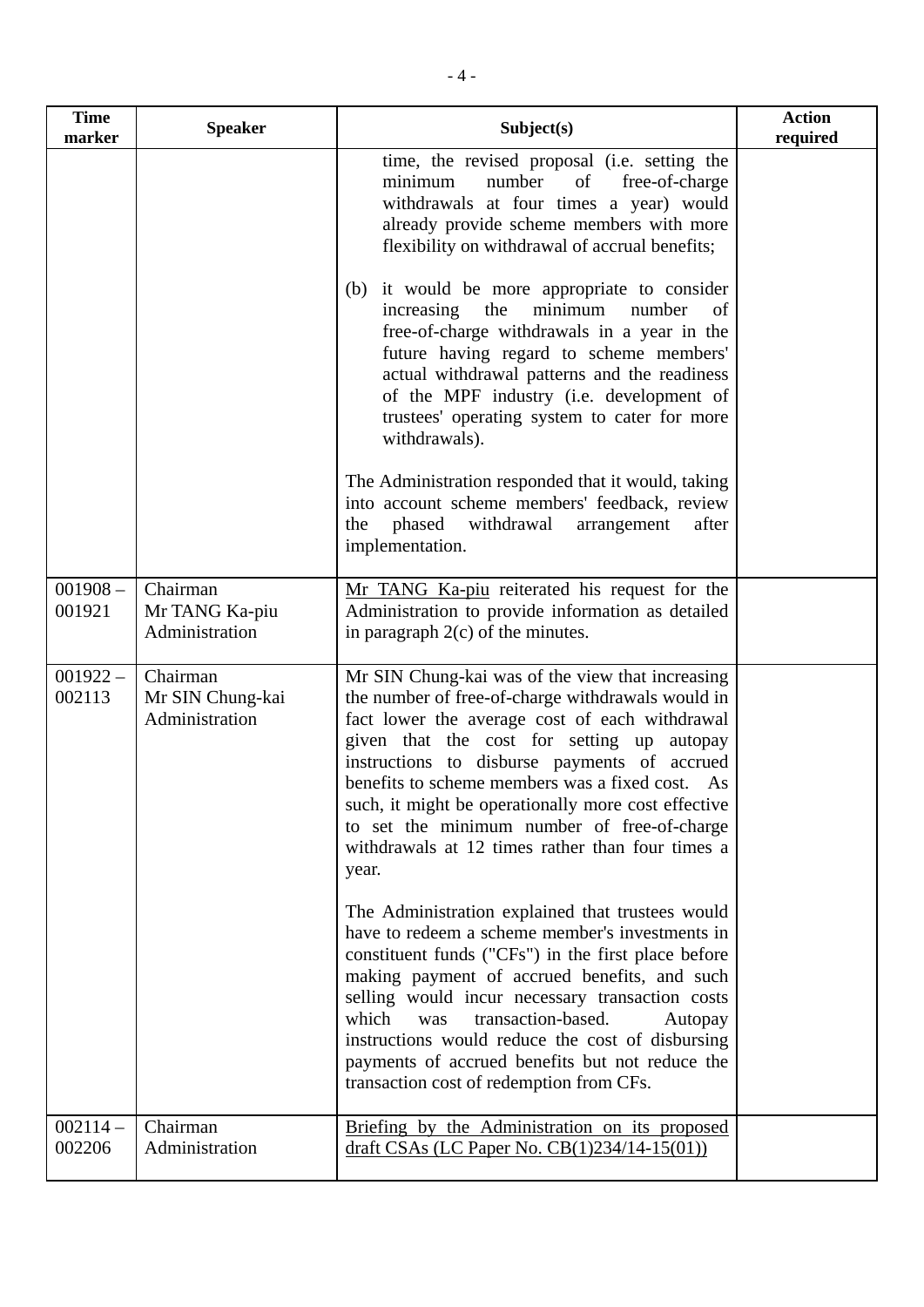| <b>Time</b><br>marker | <b>Speaker</b>                                        | Subject(s)                                                                                                                                                                                                                                                                                                                                                                                                                                                                                                          | <b>Action</b><br>required                                                                                     |
|-----------------------|-------------------------------------------------------|---------------------------------------------------------------------------------------------------------------------------------------------------------------------------------------------------------------------------------------------------------------------------------------------------------------------------------------------------------------------------------------------------------------------------------------------------------------------------------------------------------------------|---------------------------------------------------------------------------------------------------------------|
| $002207 -$<br>002246  | Chairman<br>Administration                            | Clause $7$ – amendment to proposed section<br>21BB(6)                                                                                                                                                                                                                                                                                                                                                                                                                                                               |                                                                                                               |
|                       |                                                       | The Administration briefed members on the<br>reasons for proposing to move the amendment as<br>detailed in footnote 1 of the Annex to the<br>Administration's paper on the draft CSAs (LC<br>Paper No. CB(1)234/14-15(01)).                                                                                                                                                                                                                                                                                         |                                                                                                               |
|                       |                                                       | Clause $7$ – amendment to the Chinese text of the<br>proposed section 21BB(8)                                                                                                                                                                                                                                                                                                                                                                                                                                       |                                                                                                               |
|                       |                                                       | The Administration briefed members on the<br>reasons for proposing to move the amendment as<br>detailed in footnote 2 of the Annex to the<br>Administration's paper on the draft CSAs (LC<br>Paper No. $CB(1)234/14-15(01)$ .                                                                                                                                                                                                                                                                                       |                                                                                                               |
|                       |                                                       | Members raised no questions.                                                                                                                                                                                                                                                                                                                                                                                                                                                                                        |                                                                                                               |
| $002247 -$<br>003200  | Chairman<br>Assistant Legal Adviser<br>Administration | Clause $11$ – amendment to proposed section<br>42AAB<br>The Administration briefed members on the<br>reasons for proposing to move the amendment as<br>detailed in footnote 3 of the Annex to the<br>Administration's paper on the draft CSAs (LC<br>Paper No. CB(1)234/14-15(01)).<br>Members raised no questions.<br>The Administration was requested to provide a<br>written response to the issues raised in paragraphs<br>(a) to (d) in Assistant Legal Adviser's letter (LC<br>Paper No. CB(1)318/14-15(01)). | The<br>Administration<br>take<br>to<br>follow-up<br>action<br>as<br>in<br>2(a)<br>paragraph<br>of the minutes |
| $003201 -$<br>003215  | Chairman<br>Administration                            | Clause $22$ – amendment to proposed section 31(4)<br>The Administration briefed members on the<br>reasons for proposing to move the amendment as<br>detailed in footnote 4 of the Annex to the<br>Administration's paper on the draft CSAs (LC<br>Paper No. CB(1)234/14-15(01)).<br>Members raised no questions.                                                                                                                                                                                                    |                                                                                                               |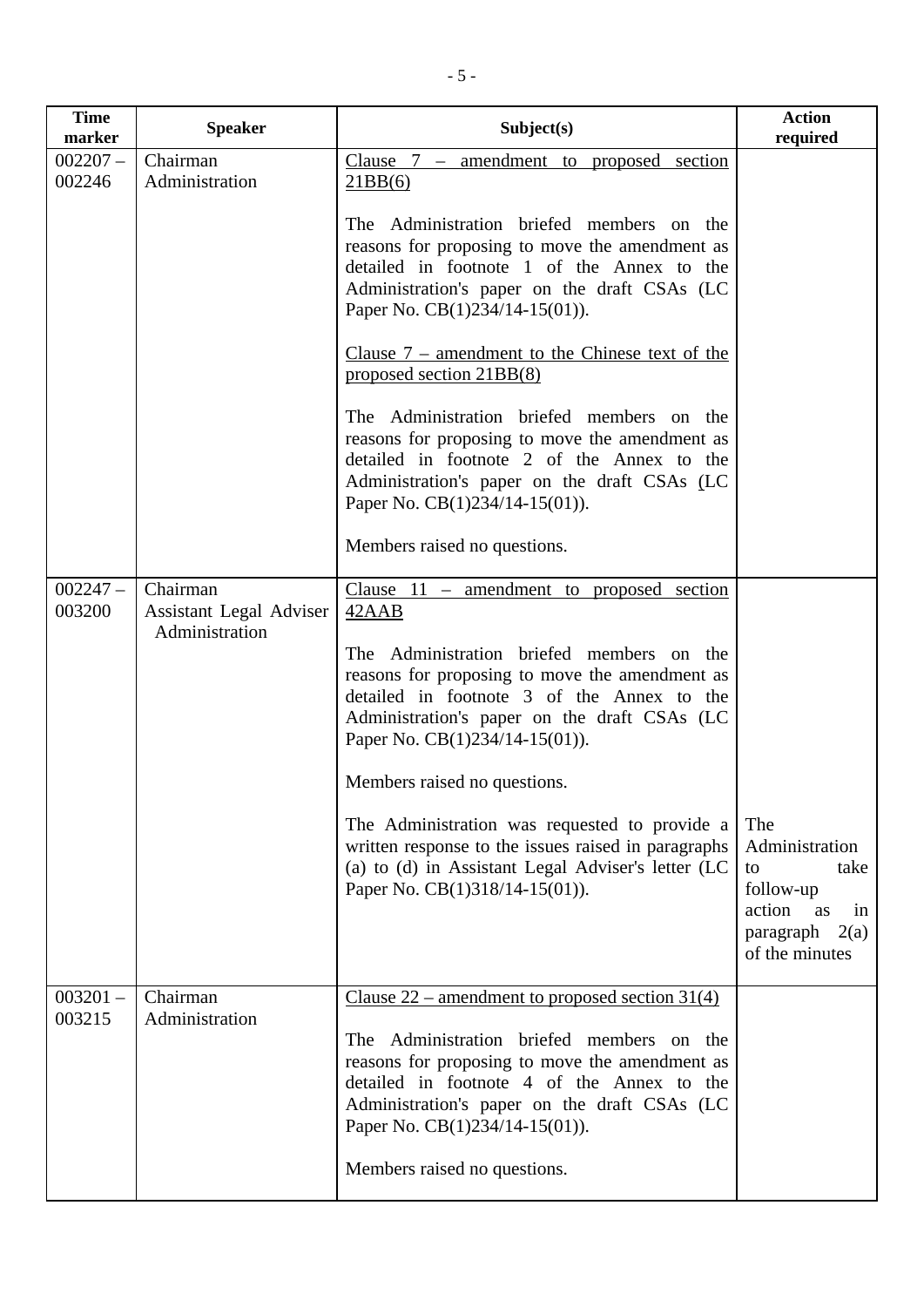| <b>Time</b><br>marker                        | <b>Speaker</b>                                                                                           | Subject(s)                                                                                                                                                                                                                                                                                                                                                                                                                                                                                                                                                                                                | <b>Action</b><br>required |
|----------------------------------------------|----------------------------------------------------------------------------------------------------------|-----------------------------------------------------------------------------------------------------------------------------------------------------------------------------------------------------------------------------------------------------------------------------------------------------------------------------------------------------------------------------------------------------------------------------------------------------------------------------------------------------------------------------------------------------------------------------------------------------------|---------------------------|
| $003216 -$<br>003320                         | Chairman<br>Mr WONG Ting-kwong<br>Administration                                                         | (With<br>members'<br>Mr<br><b>WONG</b><br>concurrence,<br>Ting-kwong took the chair at this juncture during<br>the temporary absence of the Chairman.)                                                                                                                                                                                                                                                                                                                                                                                                                                                    |                           |
|                                              |                                                                                                          | Clause $25$ – amendment to proposed section<br>35B(2)                                                                                                                                                                                                                                                                                                                                                                                                                                                                                                                                                     |                           |
|                                              |                                                                                                          | The Administration briefed members on the<br>reasons for proposing to move the amendment as<br>detailed in footnote 5 of the Annex to the<br>Administration's paper on the draft CSAs (LC<br>Paper No. CB(1)234/14-15(01)).                                                                                                                                                                                                                                                                                                                                                                               |                           |
|                                              |                                                                                                          | Members raised no questions.                                                                                                                                                                                                                                                                                                                                                                                                                                                                                                                                                                              |                           |
| $003321 -$<br>003447<br>$003448 -$<br>003554 | Chairman (Mr WONG<br>Ting-kwong)<br>Administration<br>Chairman (Mr WONG<br>Ting-kwong)<br>Administration | New Clause 26A – to add section 42AA<br>The Administration briefed members on the<br>reasons for proposing to move the amendment as<br>detailed in footnote 6 of the Annex to the<br>Administration's paper on the draft CSAs (LC<br>Paper No. CB(1)234/14-15(01)).<br>Members raised no questions.<br>New Clause 27A – to add section 67A<br>The Administration briefed members on the<br>reasons for proposing to move the amendment as<br>detailed in footnote 7 of the Annex to the<br>Administration's paper on the draft CSAs (LC<br>Paper No. CB(1)234/14-15(01)).<br>Members raised no questions. |                           |
| $003555 -$<br>003617                         | Chairman (Mr WONG<br>Ting-kwong)<br>Administration                                                       | Clause $49$ – amendment in the Chinese text of the<br>proposed item 11B<br>The Administration briefed members on the<br>reasons for proposing to move the amendment as<br>detailed in footnote 8 of the Annex to the<br>Administration's paper on the draft CSAs (LC<br>Paper No. CB(1)234/14-15(01)).<br>Members raised no questions.                                                                                                                                                                                                                                                                    |                           |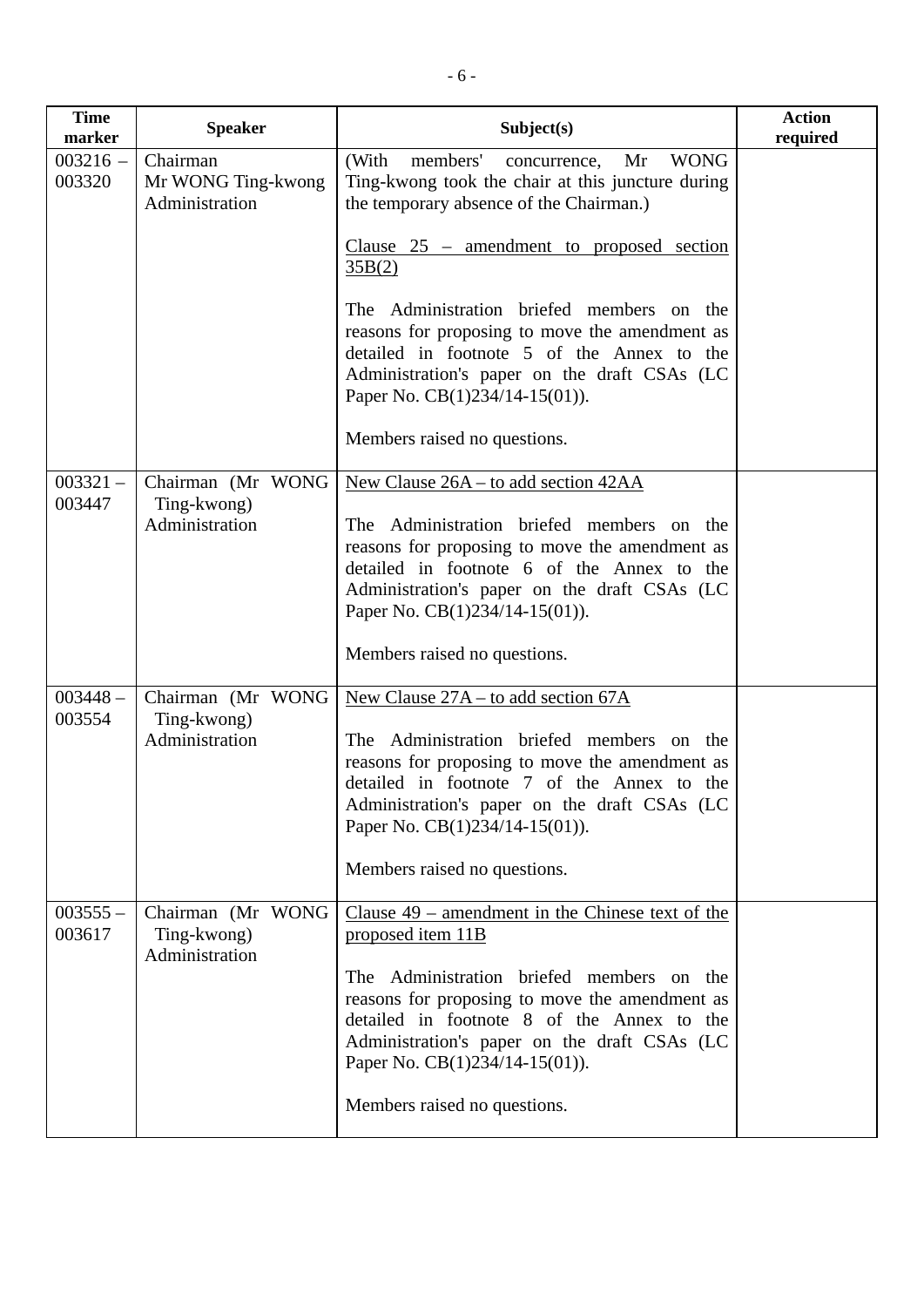| <b>Time</b>          | <b>Speaker</b>          | Subject(s)                                                                                                                                                                                                                                                                                                                                                                                                                    | <b>Action</b>                                                                                                 |
|----------------------|-------------------------|-------------------------------------------------------------------------------------------------------------------------------------------------------------------------------------------------------------------------------------------------------------------------------------------------------------------------------------------------------------------------------------------------------------------------------|---------------------------------------------------------------------------------------------------------------|
| marker<br>$003618 -$ | Chairman                | (The Chairman took the chair at this juncture)                                                                                                                                                                                                                                                                                                                                                                                | required                                                                                                      |
| 004119               | ALA10<br>Administration | Clause 51                                                                                                                                                                                                                                                                                                                                                                                                                     |                                                                                                               |
|                      |                         | The Administration briefed members on the<br>reasons for proposing to move the amendment as<br>detailed in footnote 9 of the Annex to the<br>Administration's paper on the draft CSAs (LC<br>Paper No. CB(1)234/14-15(01)).                                                                                                                                                                                                   |                                                                                                               |
|                      |                         | Members raised no questions.                                                                                                                                                                                                                                                                                                                                                                                                  |                                                                                                               |
|                      |                         | The Administration was requested to provide a<br>written response to the issue raised in paragraph (f)<br>in the Assistant Legal Adviser's letter (LC Paper<br>No. $CB(1)318/14-15(01)$ in relation to Schedule 2<br>to the Mandatory Provident Fund Schemes<br>(Exemption) Regulation (Cap. 485B).                                                                                                                           | The<br>Administration<br>to<br>take<br>follow-up<br>action<br>as<br>in<br>paragraph $2(a)$<br>of the minutes  |
| $004120 -$           | Chairman                | Clause $55$ – amendment to proposed section $78A$                                                                                                                                                                                                                                                                                                                                                                             |                                                                                                               |
| 005650               | ALA10<br>Administration | The Administration advised that the relevant<br>amendment was consequential to the proposed<br>amendment made to clause 11.                                                                                                                                                                                                                                                                                                   |                                                                                                               |
|                      |                         | Members raised no questions.                                                                                                                                                                                                                                                                                                                                                                                                  |                                                                                                               |
|                      |                         | The Administration was requested to provide a<br>written response to the issues raised in paragraphs<br>(e)(i) to (iii) in the Assistant Legal Adviser's letter<br>(LC Paper No. CB(1)318/14-15(01)).                                                                                                                                                                                                                         | The<br>Administration<br>take<br>to<br>follow-up<br>action<br>in<br>as<br>2(a)<br>paragraph<br>of the minutes |
| $005651 -$<br>010130 | Chairman<br>ALA10       | New Clause 58 – to add "Part 8 Transitional and<br>Savings"                                                                                                                                                                                                                                                                                                                                                                   |                                                                                                               |
|                      | Administration          | The Administration briefed members on the<br>reasons for proposing to move the amendment as<br>detailed in footnote 11 of the Annex to the<br>Administration's paper on the draft CSAs (LC<br>Paper No. $CB(1)234/14-15(01)$ .<br>Members raised no questions.<br>The Administration was requested to provide a<br>written response to the issues raised in paragraphs<br>(g) and (h) in the Assistant Legal Adviser's letter | The<br>Administration<br>to<br>take                                                                           |